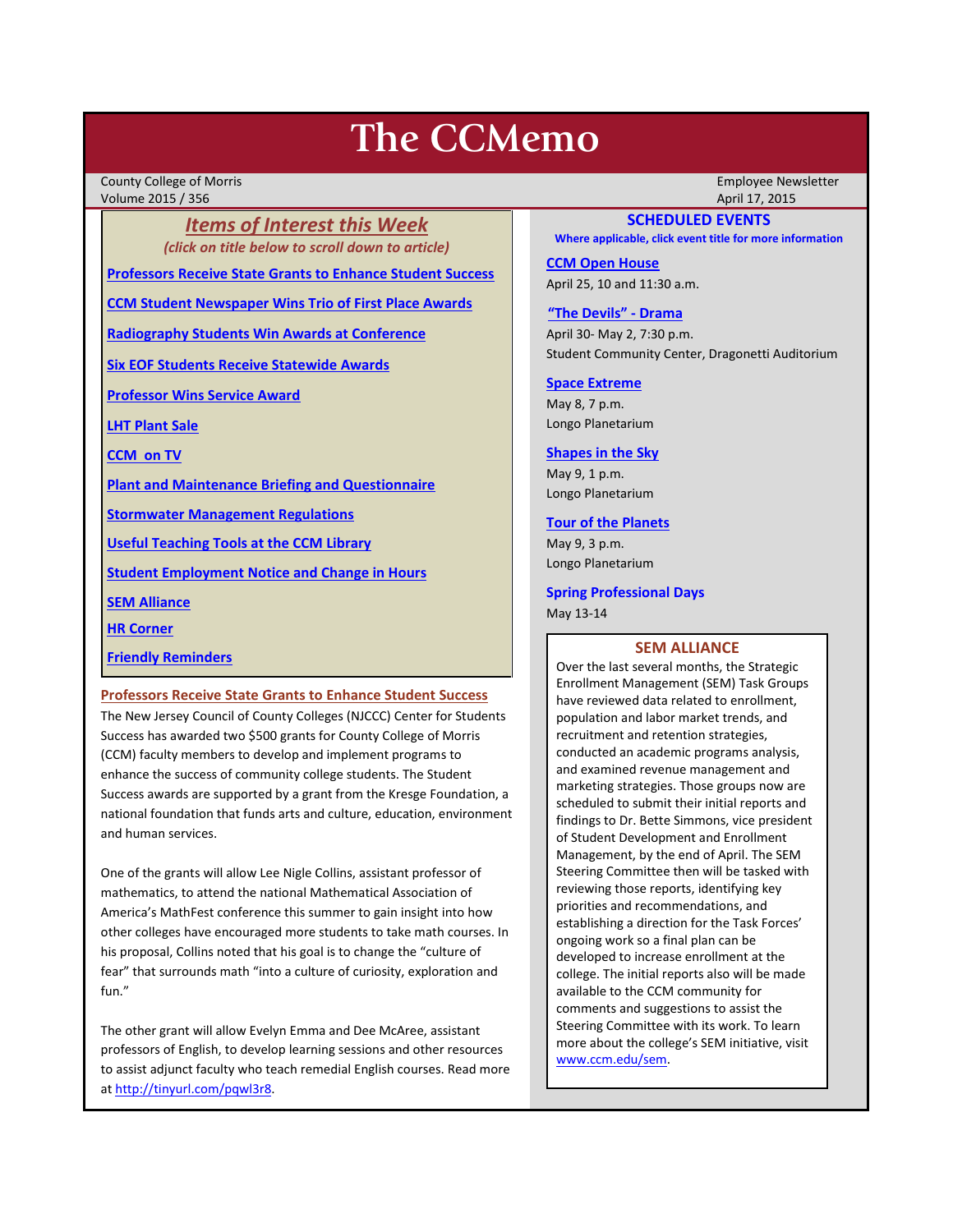#### <span id="page-1-0"></span>**CCM Student Newspaper Wins Trio of First Place Awards**



"The Youngtown Edition," the student newspaper at CCM, continues its run of success on the state level. The publication once again garnered several top-level honors from the New Jersey Collegiate Press Association (NJCPA), this year winning first place awards in news writing, sports writing and overall website in the 2014-15 College Newspaper Contest. A luncheon recognizing award winners, presented by the New Jersey Press Foundation, took place on Saturday, April 11.

Editor-in-Chief Chelsea Lauren Cattano was honored with first place for her news story "CCM faces \$4M budget crisis." Cattano also took top prize for overall website and third prize for feature writing for her "County College of Morris director wins award" profile. Senior Managing Editor Tayah Grace Swedlund picked up a second-place prize for news writing for her story "Students seek grading system parity." Swedlund also picked up a pair of third-place nods for her sports piece "1,000 points: No hassle for Ryan Harris" and her entertainment feature "'Jekyll and Hyde' cast transforms expectations." Staff writer Stephanie Brady rounded out the victories with a first-place win in sports writing for her story "Gender equality extends to lacrosse at CCM." Read more a[t http://tinyurl.com/ph2k3sf.](http://tinyurl.com/ph2k3sf)

## <span id="page-1-1"></span>**Six EOF Students Receive Statewide Awards**



Six CCM students received awards at the New Jersey Educational Opportunity Fund (EOF) Board of Directors and the Secretary of Higher

## **FRIENDLY REMINDERS**

# <span id="page-1-2"></span>**CCM to Host New Jersey Poetry Event Honoring Prize Winner**

On Tuesday, April 21, CCM will host a reception to celebrate the publication of the 2015 issue of the "Journal of New Jersey

Poets" and honor this year's New Jersey Poets Prize recipient, Dr. Judith Rowe Michaels.

The event, featuring a reading, book signing and



reception, is free and open to the public. It begins at 7 p.m. in the Davidson Rooms of the Student Community. Read more at <http://tinyurl.com/nvc4tay>

#### **Film, Discussion on Portrayal in Media**

Join CCM and the Girl Scouts Alumnae Association for a screening and discussion of the film "Miss Representation" on Tuesday, April 21, at 12:30 p.m. in the Student Community Center, Davidson Rooms.

The film and discussion will focus on how women are portrayed in the media. Panelists will include CCM Professors Rita Heller and Olivia Hetzler, as well as Lorena Kirschner, program development and delivery manager for Girls Scouts of Northern New Jersey. Dr. Matthew T. Jones, chair of the Department of Communication at CCM, will be the moderator. Registration is required and can be completed a[t http://tinyurl.com/nr3btk5.](http://tinyurl.com/nr3btk5)

## **Faculty Development Endowment**

The Louise and Samuel Olshan Endowment for Faculty Professional Development exists to help faculty members offset the cost of professional memberships and/or travel to professional conferences and meetings.

Grants are available to:

- Full-time faculty (excluding academic department chairs and assistant department chairs)
- Adjunct faculty who have taught 20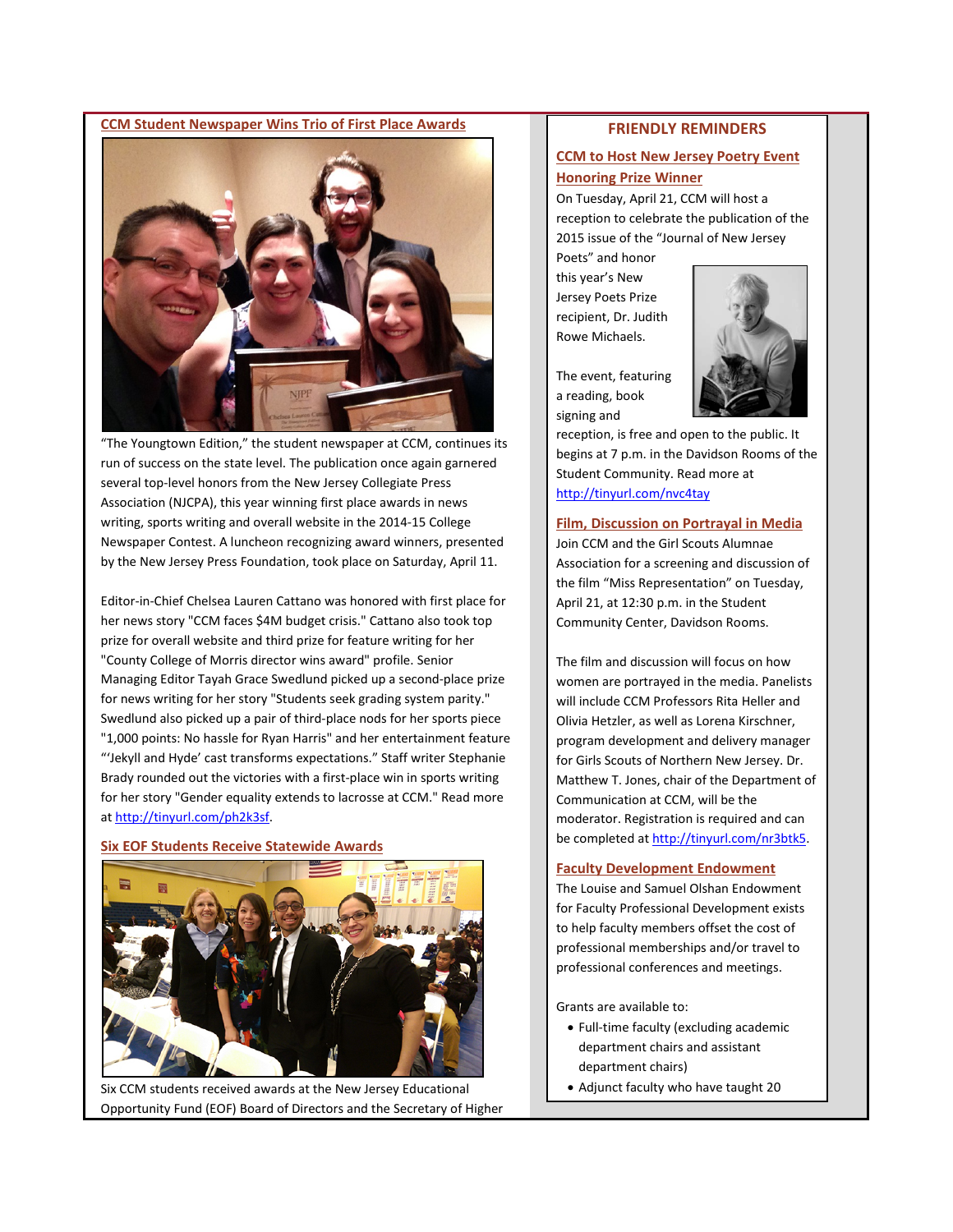Education Academic Achievement Award Ceremony held this month at Georgian Court University.

EOF campus programs across the state are invited each year to identify graduating EOF students who have demonstrated exceptional achievement during their college careers.

The CCM students and the awards they received are Michael Kelly, Tuyen Nguyen and Amanda Testa, Outstanding Academic Achievement; Michele Franchi and Marco Garcia, Academic Achievement; and Henry Rincon, Outstanding Achievement. Read more at [http://tinyurl.com/ls8nt7q.](http://tinyurl.com/ls8nt7q)

### <span id="page-2-0"></span>**Radiography Students Win Awards at Conference**

Radiography students at CCM not only gained a better understanding of their field by attending the annual New Jersey Society of Radiologic Technologists (NJSRT) meeting at the Trump Taj Mahal Casino Hotel in Atlantic City last month, several also won awards. They walked away with cash prizes, not from the casino, but from winning first and second place in the radiography poster competition.

CCM students, Blair Cooper, Joenell O'Brian, Katelyn Holder and Danielle Titus were awarded \$300 for winning first place in the radiography poster competition for their "Exit for the X-Ray" exhibit, and Devin Lee, Matthew Gross, Jonathan Codispoti and Joshua Schaikowitz were awarded \$200 for winning second place for their "Properties of X-Rays" poster. Gross also placed eighth out of more than 190 students who competed in the Emma Wolfe Memorial Student Competition, a quiz bowl with trivia about radiography. Read more at [http://tinyurl.com/qj5ayqn.](http://tinyurl.com/qj5ayqn)

#### <span id="page-2-1"></span>**Professor Wins Service Award**

Dr. Craig W. Pilant, associate professor of History at CCM, was awarded the "20-Year Bene Merenti Award" from Fordham University on March 1. He received the award from the university's president, Father Joseph McShane, S.J. The award was in recognition of Pilant's 20 years of service as an adjunct instructor of History and Theology since 1995. He had also served as an assistant dean of



the Graduate School of Arts and Sciences during that time. During his time at Fordham, he also received his MBA and Ph.D. from the university.

## <span id="page-2-2"></span>**LHT Plant Sale**

The CCM Landscape and Horticultural Technology (LHT) department will hold its annual Spring Plant Sale on Monday, April 27, through Wednesday, April 29, from noon until 6 p.m. at the LHT greenhouses located beside Parking Lot 1. This year's sale will include flats of annual,

semesters (fall and spring) in the last 12 years

Criteria details and the application can be found at [http://www.ccm.edu/cte/grants.aspx.](http://www.ccm.edu/cte/grants.aspx) The

deadline for applying is Friday, May 1.

## **Foundation Scholarship Gala**

This year's CCM Foundation Scholarship Gala will be held at the Hanover Marriott, Route 10 East, on Friday, May 1. It begins with

cocktails at 6 p.m., followed by dinner and the awards program at 7:30 p.m.

This year's honoree will be Dr. Joseph A. Trunfio, retiring president and CEO of the Atlantic Health System. In addition,



four CCM alumni will be receiving awards: Paul Goudreau '86 (Alumnus of the Year); Jean Snopkowski '94 (Alumni Achievement); David Artuso '86 (Alumni Service) and Margaret "Peggy" Lund Fitzgibbon '88, '95 (Alumni Humanitarian).

Faculty and staff tickets are \$195 per ticket, \$180 off the external price of \$375 per ticket.

The invitation that contains the internal price can be found a[t http://tinyurl.com/pmf34gy.](http://tinyurl.com/pmf34gy) Join the foundation as it raises funds for CCM's General Scholarship program.

Even if you are unable to attend the gala, you can still help raise funds for scholarships. Purchase a \$25 ticket and fruit snack, representing the popular app game Fruit Ninja, and you'll receive one of only 100 chances to win a silver 16 GB iPad Air 2. Contact Colleen McArdle at [cmcardle@ccm.edu](mailto:cmcardle@ccm.edu) to purchase your chance.

#### **The Writing Institute II**

Because of everyone's reaction to the last Writing Institute workshop in December, Professor Ken Shouler, philosophy, will continue to deemphasize the mechanics of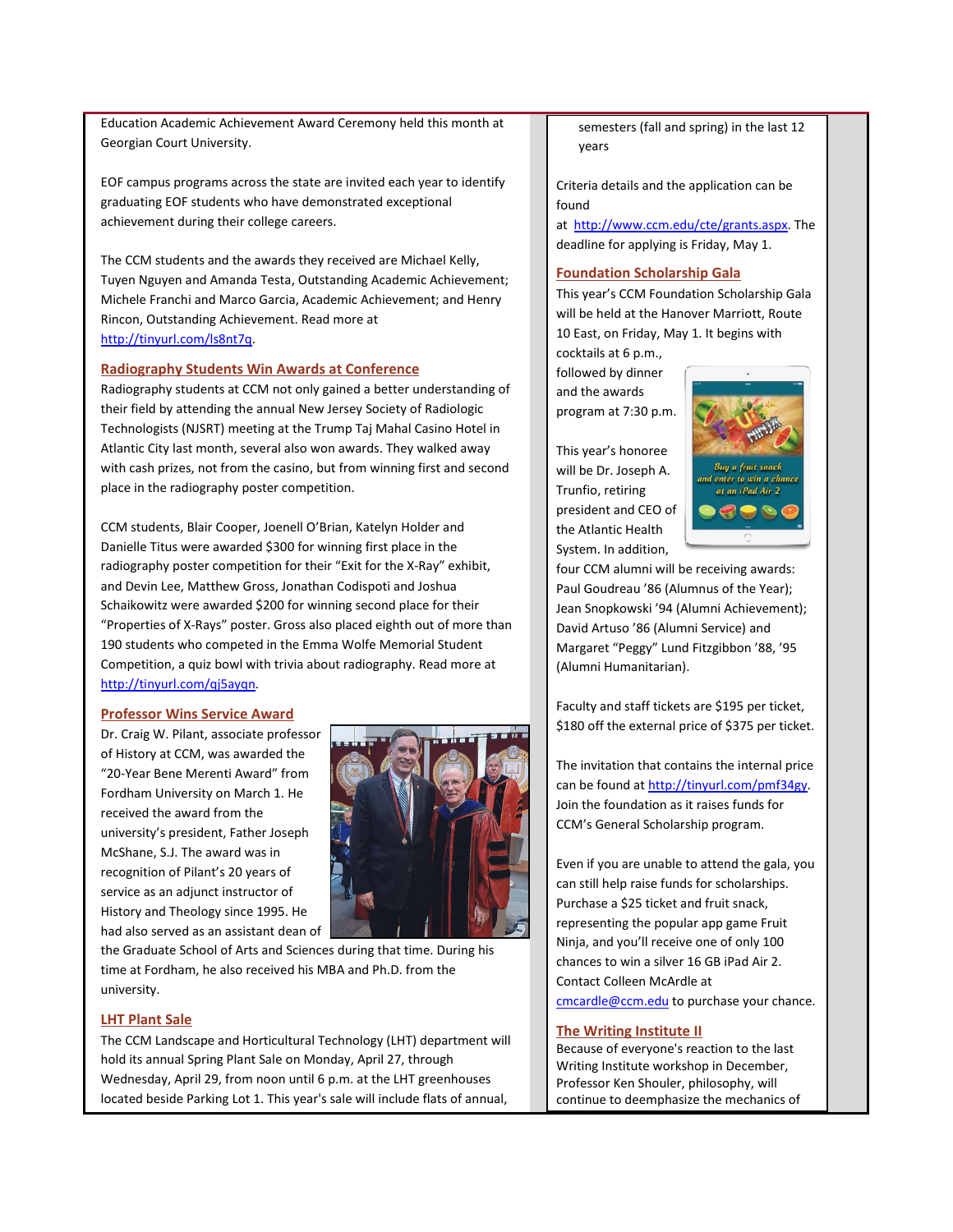herb and vegetable transplants, including heirloom tomato varieties, along with flowering perennial plants and hanging baskets. Proceeds benefit CCM LHT student activities. For more information contact the LHT department at 973-328-5363.

## <span id="page-3-0"></span>**CCM on TV**

Dr. Craig W. Pilant, associate professor of History at CCM, recently was interviewed on "Life & Living with Joanna Gaigis" on the value of international travel. The program airs on FiOS 1 on Saturday, April 18, at 9 a.m. and Sunday, April 19, at 11:30 p.m. It also can be found on the CCM YouTube channel a[t http://tinyurl.com/lay8tbu.](http://tinyurl.com/lay8tbu)

Dr. Dwight Smith, VP of Academic Affairs at CCM (center), and Dr. Richard Novak, VP of Continuing Studies at Rutgers (right), recently appeared on "One on One with Steve Adubato" (left) to discuss the Rutgers at CCM program,



which allows students to earn a Rutgers bachelor's degree on the CCM campus. The show airs on NJTV on Tuesday, April 21, at 7 p.m. For more on the Rutgers at CCM program, visit [http://rutgersatccm.org](http://rutgersatccm.org/)**/**

### <span id="page-3-1"></span>**Plant and Maintenance Briefing and Questionnaire**

A procedural briefing on Plant and Maintenance operations will be held on Tuesday, April 21, at 11 a.m. in Sheffield Hall, Room 101. If you or your staff process work orders or fixed asset transfers for your department, it would be helpful to attend this meeting. Other topics to be discussed will include vehicle maintenance and use, the recycling program and college mail.

The department also asks that you fill out a questionnaire, as they are interested in feedback regarding services for all areas. Today is the last day to fill out the questionnaire, which can be found at [http://goo.gl/forms/W4TmeigcW3.](http://goo.gl/forms/W4TmeigcW3)

## <span id="page-3-2"></span>**Stormwater Management Regulations**

The Safety Department in compliance with Federal Stormwater Management Regulations brings the educational brochure found at <http://tinyurl.com/psnanej> to your attention. Stormwater management, was enacted in 1999 by the U.S. Environmental Protection Agency to address the health and safety of our ecosystems and subsequently, the quality of our lives.

Opportunities to engage in boating, swimming and fishing are diminished if water quality is impaired. Impaired water quality impacts shellfish production, tourism at beaches and coastal communities. It also increases drinking water treatment costs. For more information, contact the Public Safety Department at ext. 5550.

<span id="page-3-3"></span>**Useful Teaching Tools at the CCM Library**

selling writing and emphasize the principles of good writing. The final Writing Institute II meeting is 12:30 p.m. in the CTE office on Tuesday, April 28. Register for the Writing Institute workshop on the CTE website at [http://www.ccm.edu/cte/workshops.aspx.](http://www.ccm.edu/cte/workshops.aspx)

## **Volunteers Wanted for National Event**

CCM will be hosting Send Silence Packing, a nationally recognized public education exhibit of 1,100 backpacks, representing the number of students who die by suicide every year. It will take place on Thursday, April 30, from 11 a.m. to 7 p.m., with a candle-light vigil to follow.

Volunteers are needed to help monitor the backpacks, to hand out information cards and to guide attendees who'd like to speak with a counselor from the counseling office. Those who'd like to volunteer are asked to contact Ariella Panek a[t apanek@ccm.edu](mailto:apanek@ccm.edu) or ext. 5238. The event is sponsored by Campus Life, CCM Special Events, Counseling and Student Success, and the CCM Active Minds Club. Read more about the event at [http://tinyurl.com/pphypop.](http://tinyurl.com/pphypop)

## **EOF Tricky Tray Coming Up**

The eighth annual Educational Opportunity Fund Tricky Tray is scheduled for Thursday, April 23, from 10 a.m.  $-4$  p.m. in the Student Community Center lobby. Tickets are one for \$1, six for \$5 and 15 for \$10. Winners will be contacted on April 27 and need not be present. For more information, see the flyer at [http://tinyurl.com/n56pteg.](http://tinyurl.com/n56pteg)

## **Library Novella Book Club**

The CCM Library Novella Book Club will be discussing "Paterson" by William Carlos Williams, in celebration of National Poetry Month, on Wednesday, April 29, from noon to 1 p.m. and all employees are welcome to attend. The club typically meets the last Wednesday of the month in the library conference room. Those with questions can contact ext. 5278. The club in May will discuss "Trout Fishing in America" by Richard Brautigan.

# **HR CORNER**

<span id="page-3-4"></span>**Retirement Consultations** One-on-one counseling sessions are available